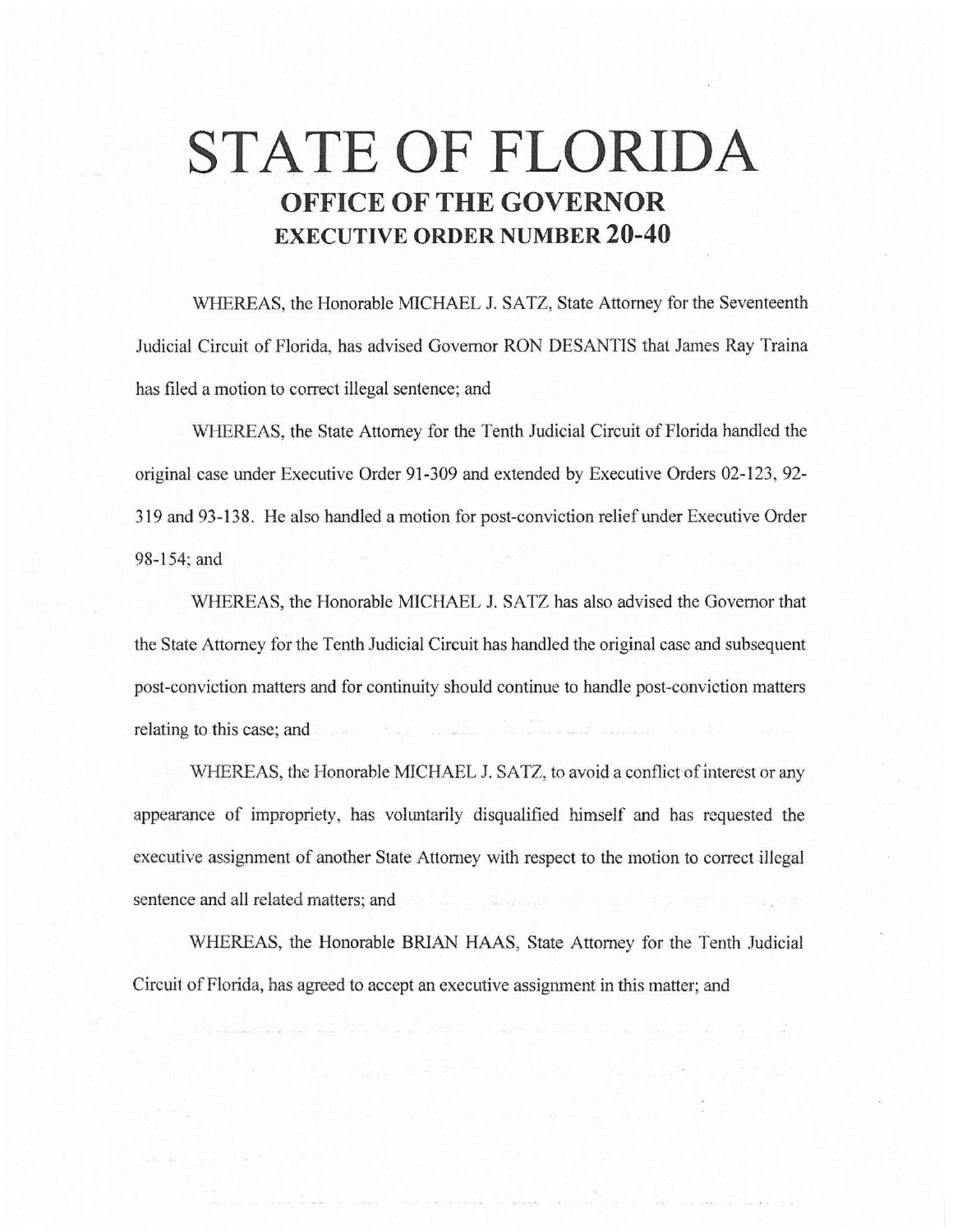WHEREAS, it is in the best interests of the State of Florida and of the ends of justice that the Honorable BRIAN HAAS discharge the duties of the Honorable MICHAEL J. SATZ, pursuant to section 27.14, Florida Statutes.

THE SALE REPORT OF STREET

NOW, THEREFORE, I, RON DESANTIS, Governor of Florida, in obedience to my solemn constitutional duty to "take care that the laws be faithfully executed," and pursuant to the Constitution and laws of the State of Florida, issue the following Executive Order, effective immediately:

## Section I.

The Honorable BRIAN HAAS, State Attorney for the Tenth Judicial Circuit of Florida, referred to as the "Assigned State Attorney," is assigned to discharge the duties of the Honorable MICHAEL J. SATZ, State Attorney for the Seventeenth Judicial Circuit of Florida, as they relate to the motion to correct illegal sentence and all matters related to James Ray Traina.

## Section 2.

ä

**• The Assigned State Attorney or one or more Assistant State Attorneys and** Investigators, who have been designated by the Assigned State Attorney, shall proceed immediately to the Seventeenth Judicial Circuit of Florida, and are vested with the authority to perform the duties prescribed herein.

## Section 3. The section  $3$  . The section  $3$  , and  $3$  . Section  $3$  , and  $3$  . Section  $3$  , and  $3$  ,  $3$  ,  $3$  ,  $3$  ,  $3$  ,  $3$  ,  $3$  ,  $3$  ,  $3$  ,  $3$  ,  $3$  ,  $3$  ,  $3$  ,  $3$  ,  $3$  ,  $3$  ,  $3$  ,  $3$  ,  $3$  ,  $3$  ,  $3$

Teach Bay and L

All residents of the Seventeenth Judicial Circuit are requested, and all public officials are directed, to cooperate and render whatever assistance is necessary to the Assigned State Attorney, so that justice may be served.

a production and the production of the state of the state of the state of the

in the set of the second complete the second contract of the second contract of the second second contract of the second second second second second second second second second second second second second second second sec